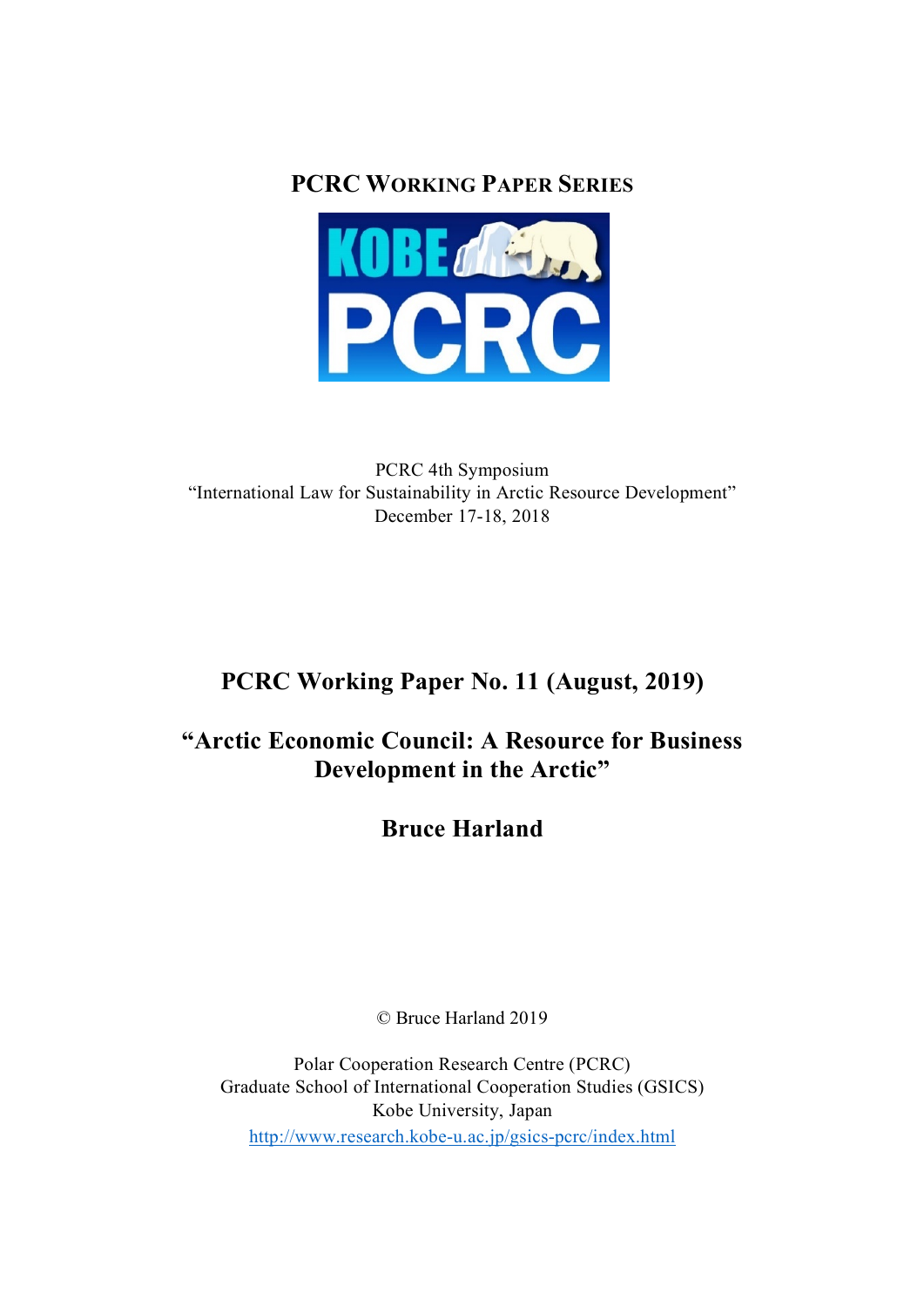# **Arctic Economic Council: A Resource for Business Development in the Arctic**

#### *Bruce Harland*

# *Co-Chair, Responsible Resource Development WG, Arctic Economic Council; Vice President, Crowley Maritime Corporation, U.S.A.*

Bruce Harland is the Vice President Business Development, Crowley Marine Services. Mr. Harland has business unit responsibility for Contract Services in Alaska, the U.S. West Coast and International Arctic markets. Crowley provides ship assist and escort services, salvage and oil spill response equipment, contract towing services, Arctic transportation services, naval architecture and marine engineering services, logistics and project management services. Harland joined the company in 1984 as Operations Supervisor in Anchorage, Alaska and has held progressive management positions throughout the Crowley organization in Alaska, Seattle, Washington and Houston, Texas. Harland was awarded the Thomas Crowley Award in 1995. Mr. Harland is a graduate of the U.S. Merchant Marine Academy and received an M.B.A. degree from Seattle University. Mr Harland is also a U.S. representative on the recently formed Arctic Economic Council.

#### **Background**

This article will provide a brief introduction to the Arctic Economic Council (AEC) and its work. The primary focus of the article is the AEC's working group on responsible resource development and its work on the subject of mining in the Arctic.

#### **Introduction**

Each of the eight (8) Arctic Council Member States have three (3) business representatives in the AEC. The Permanent Participant Organizations represented in the Arctic Council can also nominate three (3) representatives each. Together, this makes up the 42 voting members of the committee. In addition, the AEC is open to businesses and organizations globally, and has business members originating both from the Arctic and outside the Arctic. The full AEC membership meets annually. The members participate in the Committees, on the working groups and participate in outreach events for the benefit of the AEC.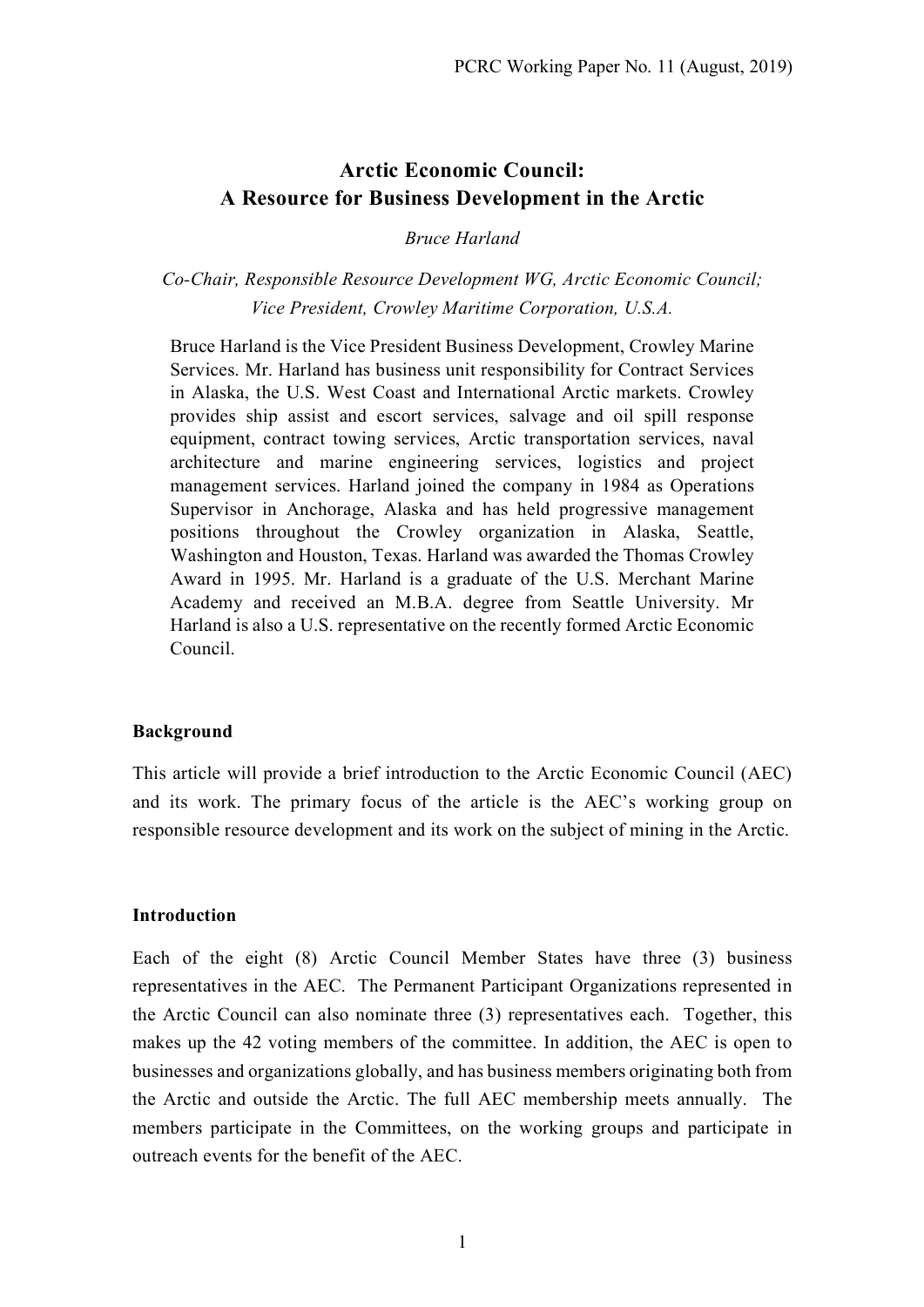# **AEC Legacy Members**

# **Businesses from the eight Arctic States (3 representatives each)**

| Canada                    | Finland                 |
|---------------------------|-------------------------|
| United States of America  | Iceland (current chair) |
| <b>Russian Federation</b> | Kingdom of Denmark      |
| Norway                    | Sweden                  |

## **Permanent Participants (3 representatives each)**

| Aleut International Association (AIA) | Arctic Athabaskan International (AAI) |
|---------------------------------------|---------------------------------------|
| Inuit Circumpolar Council (ICC)       | Saami Council                         |
| Russian Association of Indigenous     |                                       |
| Peoples of the North (RAIPON)         |                                       |

## Total of 42 voting representatives

As a pan-Arctic network of Arctic businesses, the AEC can provide expertise, business partners and guidance to those interested in entering the Arctic markets. Permafrost and Arctic Partners<sup>1</sup> have an opportunity to nominate representatives to the  $AEC$ Working Groups, attend AEC meetings, and provide input to the AEC's work. In addition, they will be given an opportunity to present their business line(s) at the AEC annual meeting and to attend the AEC workshops.

The work of the AEC is steered by the interest of the Arctic business community; therefore, all AEC members have an opportunity to propose themes that the AEC should focus on. The different membership categories ensure that Arctic microbusinesses have the possibility to be on equal footing as multinationals.

<u>.</u>

 $<sup>1</sup>$  For more information about the membership opportunities, please see</sup> http://www.arcticeconomiccouncil.com/join-the-aec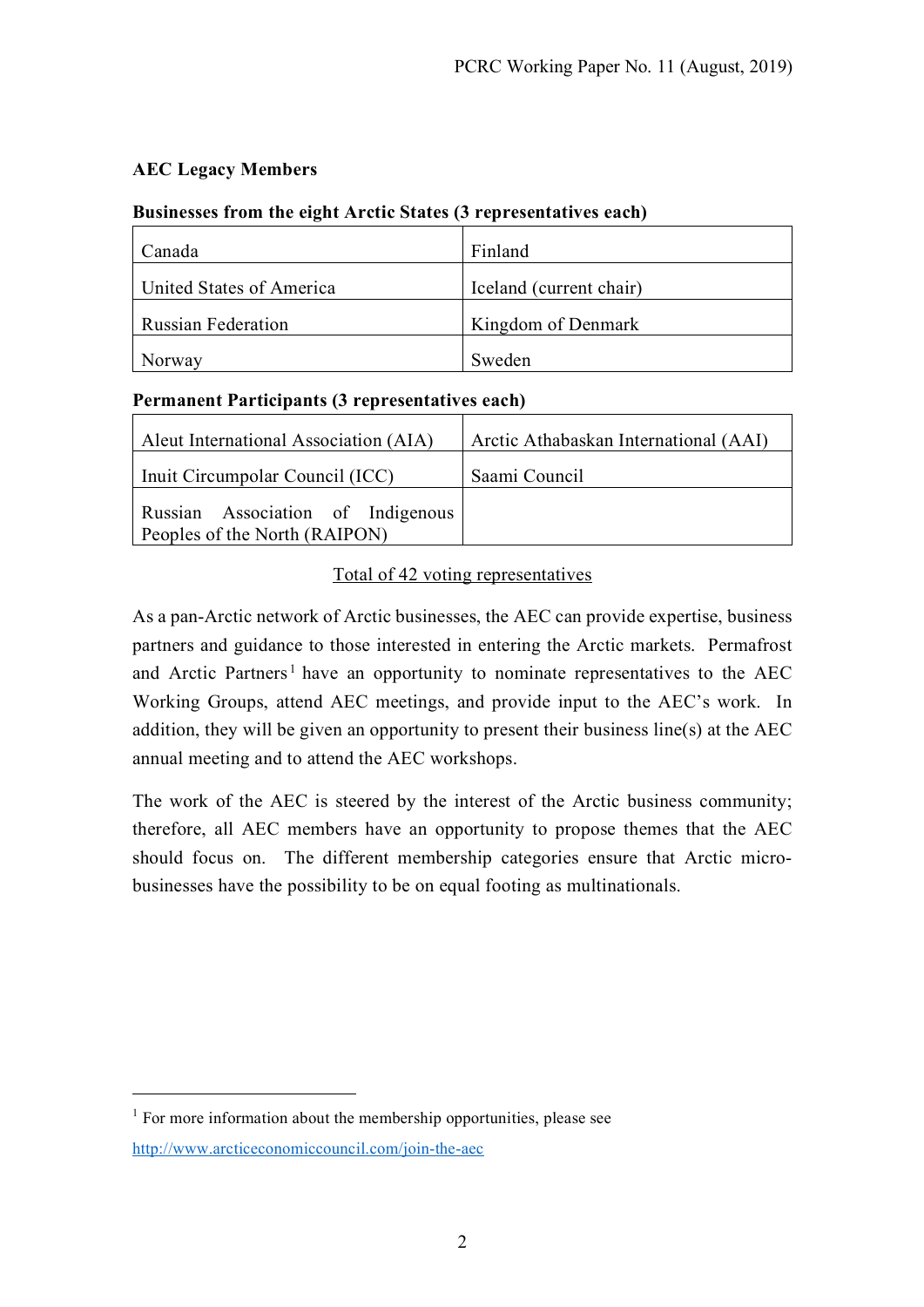#### **Working to Make the Arctic a Favorable Place to Do Business**

#### **Vision**

The AEC's foundational documents were approved at an historic annual meeting in Tromsø, Norway in 2016. During that meeting, the AEC members stated the AEC's vision to make the Arctic a favorable place to do business. Its mission is to facilitate sustainable Arctic Economic and business development.

#### **Goals**

The organization's goals include facilitating responsible business and economic development of the Arctic and its communities, share and advocate for development of best practices, technological solutions and standards, support market accessibility, and provide advice, guidance and business perspectives to the Arctic Council.

These principles and goals are designed to provide a stable framework for investment and economic development across the Arctic region. The goal of improving the socioeconomic conditions for the inhabitants of the region has long been a theme for the Arctic Council and the establishment of the AEC provides another resource in the region to facilitate economic development. For the first time, a business-to business group with members representing a wide range of businesses already operating in the Arctic – from mining and shipping companies to reindeer herding and Indigenous economic development corporations, are focused on sharing best practices and real world experience for successfully operating in the Arctic region.

The AEC's work is shaped by Five  $(5)$  Overarching Themes<sup>2</sup> developed by the Arctic Business Community. The AEC works to advance these themes on national, Pan Arctic and international levels. The AEC entered its second strategic planning period in 2019. The current Strategic Plan runs from 2019 to 2021, with an opportunity to extend the period with two (2) more years. Building upon the AEC's first Strategic Plan, the new

- 4. Facilitating knowledge and data exchange between industry and academia
- 5. Embracing traditional indigenous knowledge stewardship and small business

<sup>&</sup>lt;sup>2</sup> 1. Fostering strong market connections within the Arctic as a vital part of international value chains

<sup>2.</sup> Promoting stable and predictable regulatory frameworks

 <sup>3.</sup> Encouraging public-private partnerships for infrastructure investments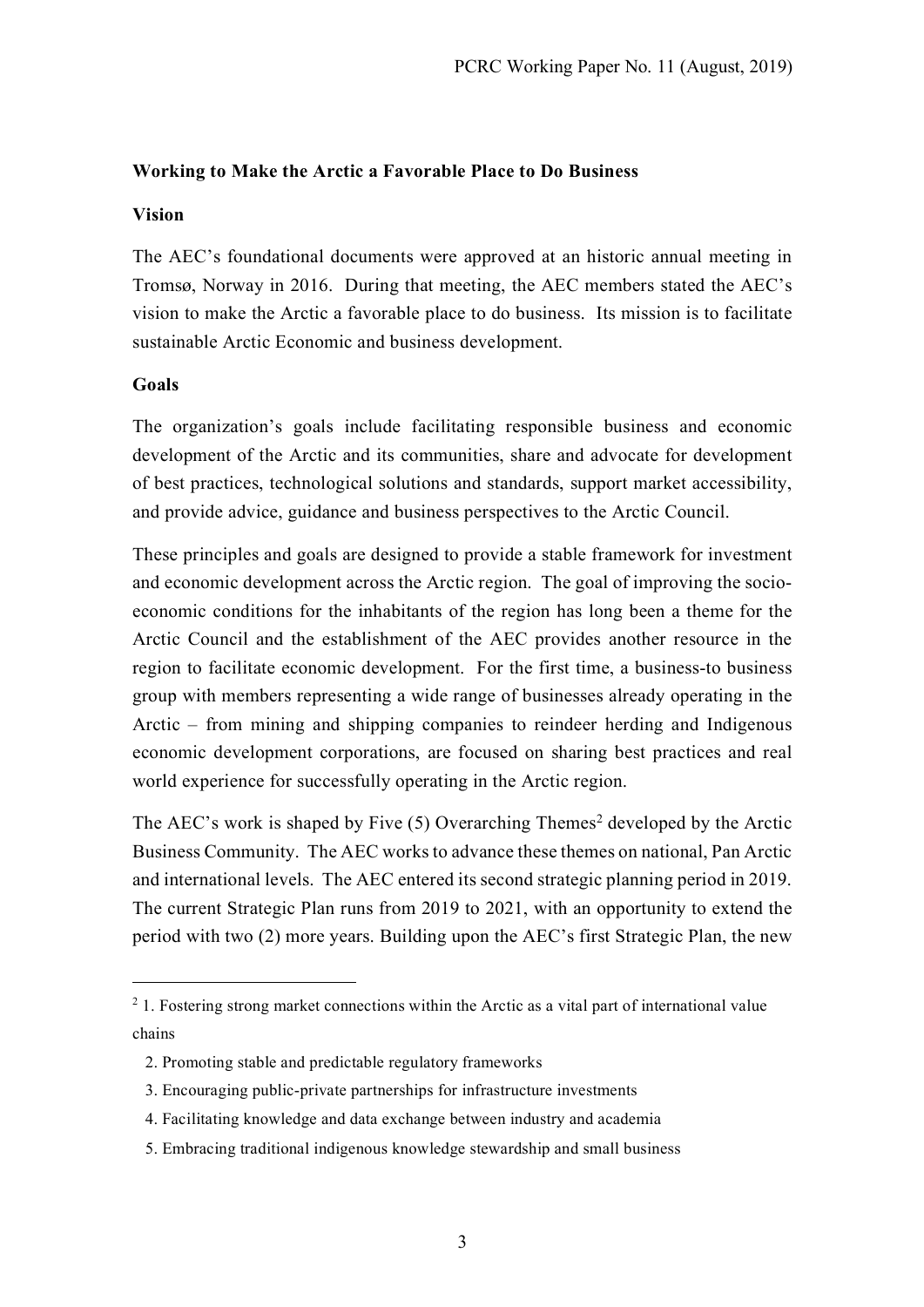plan comprises of four (4) pillars: economic growth, arctic stewardship in action, global AEC and strong organization.

## **AEC's Vision for Arctic Business Opportunities**

Just as it is with the Arctic Council, the real work of the AEC is in the establishment of working groups. The working groups focus on finding solutions that drive economic opportunity in the Arctic forward in a responsible and sustainable manner.

The AEC's work is based on the Arctic businesses' needs. This is also reflected in the organization's working group structure. The AEC currently has five (5) active working groups: maritime transportation, connectivity, investments & infrastructure, responsible resource development (with a focus on mining), and energy. In addition, the AEC is in the process of establishing a sixth working group focusing on blue economy.

The AEC's working groups' goals include analyzing the current business climate in the Arctic and defining recommendations and variables that will raise the standard of economic development in the Arctic. The working groups are asked to incorporate the five overarching themes of the AEC into their work plan and to engage with the broader Arctic Business Community.

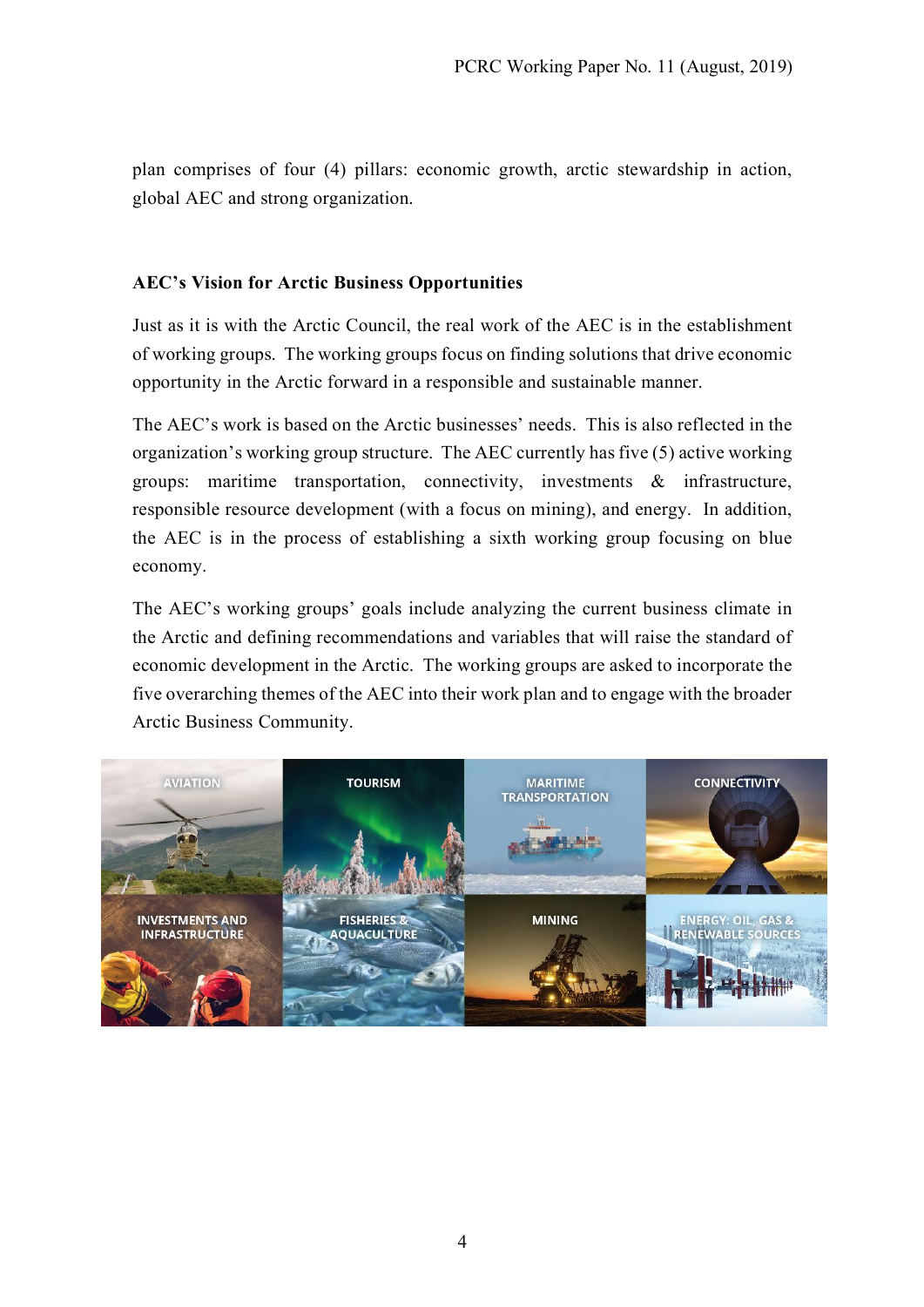# **Current Working Groups**

# **Investments & Infrastructure Working Group**

In 2015, the World Economic Forum Global Agenda Council on the Arctic published an Arctic Investment Protocol (AIP) with the intention to start a discussion and build a coalition of support around responsible investments in the Arctic. As the Global Agenda Council on the Arctic was disbanded, the AEC was asked to take over the work on the AIP. At the 2017 AEC Annual Meeting, the AEC endorsed the intent of the Arctic Investment Protocol and has agreed to continue work to develop these principles.

The objective of the Investments  $\&$  Infrastructure working group is to build a coalition of support around the principles of the AIP. To make the principles of the AIP more tangible for investors, the group decided to open a submission form in order to get best practice examples and examples of lessons learned related to the six (6) principles of the AIP: This submission form is open for all and accessible at www.arcticeconomiccouncil.com.

# **Connectivity Working Group**

In 2017, the AEC Infrastructure Telecommunications Working Group produced and launched the "Arctic Broadband – Recommendations for an Interconnected Arctic" report<sup>3</sup>. This report analyzed the current state of Arctic broadband and funding options for increasing broadband coverage. It also lists both planned and ongoing projects related to telecommunications infrastructure and provides recommendations for the way forward.

An important part of the AEC's work within telecommunications and connectivity has been through the *Top of the World Arctic Broadband Summit*s. The first such summit was organized in Alaska in 2016. Based on the business community's request, the second summit was organized in Oulu, Finland in 2017. The third *Top of the World Arctic Broadband Summit* was held in Sapporo, Hokkaido, Japan in 2018 and provided an opportunity for the Arctic and global stakeholders to engage in dialogue. This was also an opportunity to build closer ties to the non-arctic businesses and value chains.

Building upon the AEC's "Arctic Broadband – Recommendations for an Interconnected Arctic" report published in 2017, as well as on the building blocks

<sup>&</sup>lt;sup>3</sup> https://arcticeconomiccouncil.com/wp-content/uploads/2017/03/AEC-Report\_Final-LR.pdf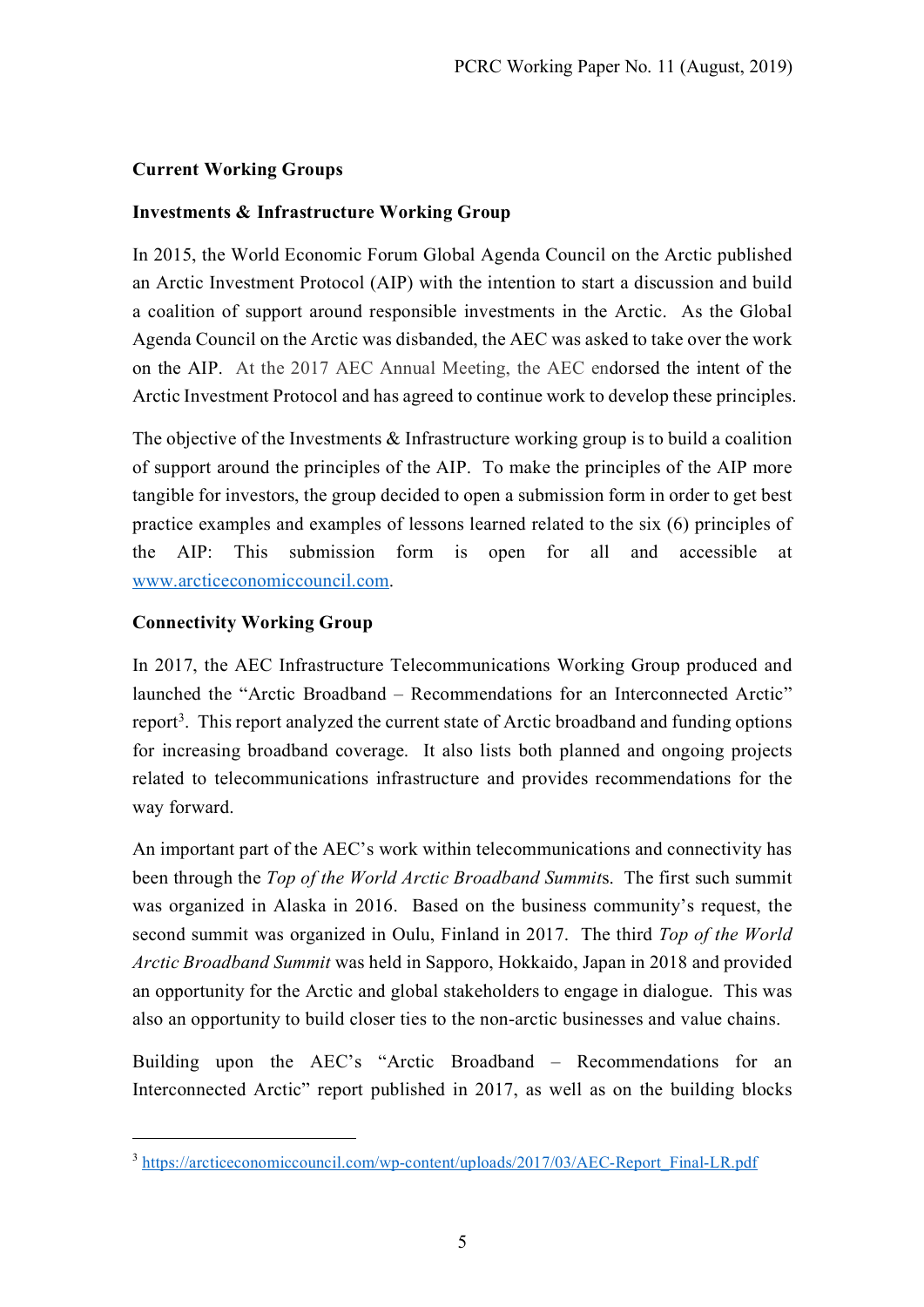provided by the Arctic Council's respective bodies working with telecommunications and connectivity, the AEC's Connectivity Working Group continues the work with a focus on sustainability of connectivity. Investments are an integral part of this development, and the AEC Connectivity Working Group, led by Dr. Pamela Lloyd, examines both public and private funding models, as well as public-private partnerships (PPPs). Promoting the data center development potential in the Arctic is also an important part of the AEC's work within connectivity during the Icelandic business community's chairmanship (2019-2021).

## **Infrastructure: Maritime Transportation Working Group**

The AEC's working group on maritime transportation represents the premier ship operators in the Arctic. Its work plan includes discussion on the possible harmonization of national and international Arctic navigation rules and regulations; analysis of the hydrographic mapping status for the region and the operators' priorities for this work, as well as of the current and future environmental regulations in the region. As the recent global limitations to freedom of trade also affect the Arctic and especially the maritime transportation in the region, this topic is also on the group's agenda. In addition, the working group looks at administration of vessel traffic management in Arctic waters.

This group has conducted meetings across the Arctic states and was also involved in a joint seminar on Arctic Shipping and Connectivity in Seoul, in collaboration with the Ministry of Foreign Affairs of Korea (2017). The work led to the publication of a report titled "The State of the Maritime Transportation in the Arctic" in May 20194.

#### **Energy Working Group**

1

The access to energy is critical for Arctic inhabitants. Energy resources in the region can present positive opportunities for business development if done with due regard for traditional and Indigenous lifestyles and sustainability. The Energy working group will review the availability of resources in the Arctic and the opportunities and challenges associated with the use of these resources. The goal is to provide balanced information to policy makers and key influencers. This group also serves as a resource to the Arctic Council.

<sup>4</sup> https://arcticeconomiccouncil.com/our-work/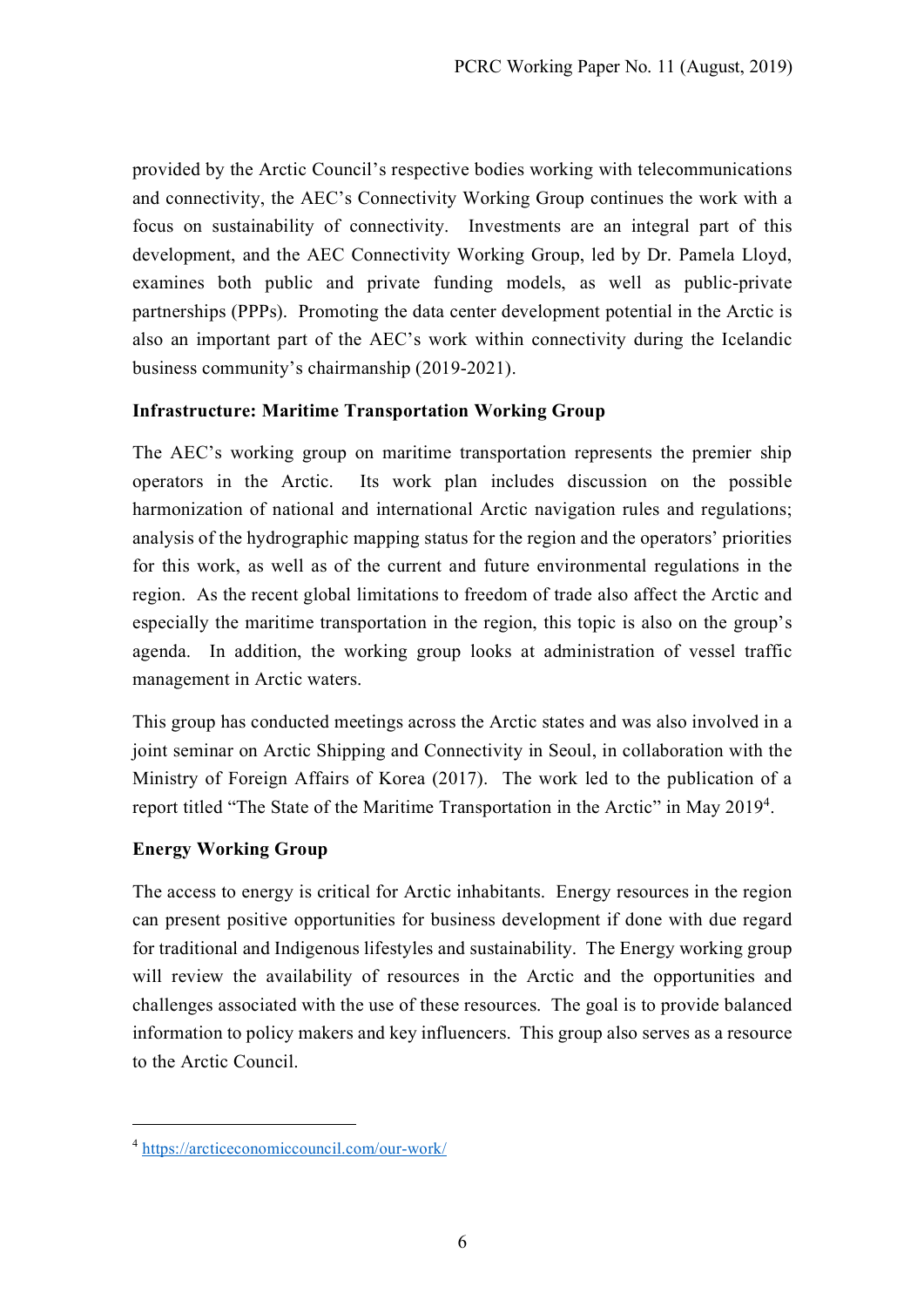## **Responsible Resource Development: Mining Working Group**

## *The Process*

The AEC's responsible resource development working group started its work in 2016 under the leadership of Lillian Hvatum Brewster (Canada) and Bruce Harland (Alaska, USA). The group consists of subject matter experts from a variety of mines, including Agnico Eagle Mines, Teck and NANA-Red Dog.

The group chose mining as its first focus area because the Arctic is resource rich, but underdeveloped. Simultaneously, we have witnessed non-Arctic nations showing significant interest in these resources. Development takes years to explore, evaluate, and permit a project at a significant cost. There is a need for international investment to get the projects funded. There is also a need for efficient, predictable regulatory regimes at all levels of governance, from local to national, to foster development. To obtain a social license to operate, exploration and development must be done in a responsible and sustainable manner.

In the initial phase of the work, the working group focused on activating the group and identifying additional needed expertise based on the group's composition. Additional new members were nominated and recruited during the process, leading to the launch of the working group report in 2019. The group met for regular phone calls to discuss the topic, plan the way forward, as well as to discuss key themes and burden sharing.

At an in-person meeting in Fairbanks, Alaska in May 2017, the responsible resource development working group identified the key themes for responsible mining in the Arctic. They are: 1) human capacity 2) built infrastructure 3) regulatory and governance 4) data (sharing) and 5) financial. In addition, the group looked at how issues related to freedom of trade affected the mining industry in the Arctic. These key themes form the foundation of the responsible resource development working group's report.

After the Fairbanks meeting, the group continued to meet weekly for regular phone calls to discuss the different draft versions of the project. Considering the group's diversity, a key to success was to engage to principle drafters who contributed much of the writing and incorporated the members' comments to the different draft versions. A special thanks goes to Larry Connell of Agnico Eagle Mines Limited and Lance Miller of NANA Regional Corporation.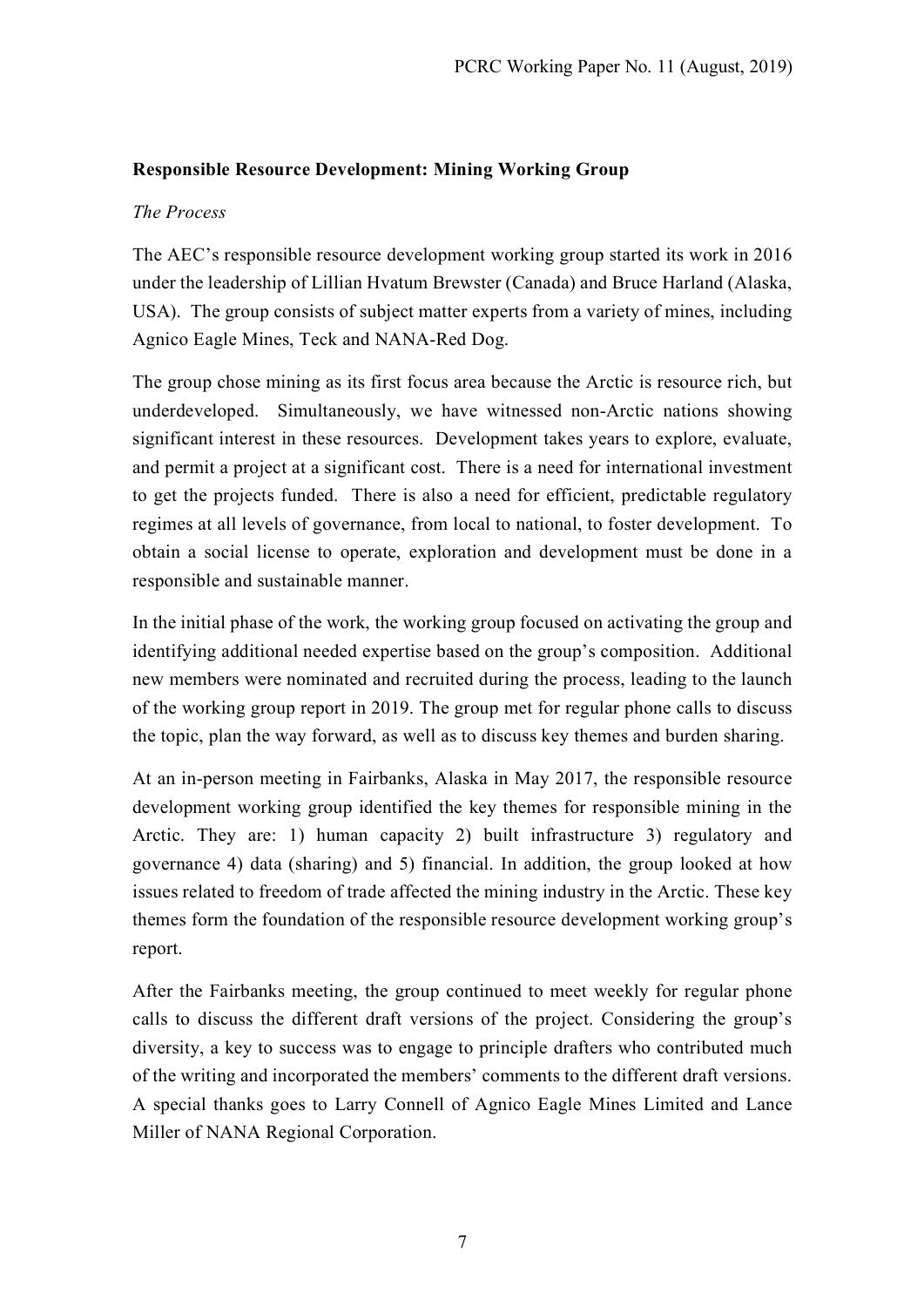In order to keep the Arctic Economic Council informed of its progress, the working group regularly updated the AEC Secretariat of its work. During the drafting process, the report drafts were also shared with the AEC's Executive Committee for comments and input. The working group also provided progress reports at the AEC Annual and Governance Committee meetings. In addition, the working group members engaged with other projects and events related to mining in the Arctic to present their work and to discuss the preliminary findings. Examples of such outreach include activities such as the Arctic Council CAFF Working Group's roundtable discussions, focusing on mainstreaming Arctic biodiversity within the mining sector.

In April 2018, the responsible resource development working group, members of AEC Alaska and the Institute of the North organized a symposium on mining in the Arctic in Kotzebue, Alaska. Attendees included international business partners, high-level government officials, investors, community and indigenous leaders, and other subject matter experts from across Alaska, the U.S. and Arctic. The responsible resource development working group's draft report was presented for the first time in public at the event in Kotzebue. It provided an opportunity for participants to review and provide additional commentary on this report. It also provided the working group an invaluable opportunity to gain input from a broader group of stakeholders.

An important decision shaping the content and recommendations of the report was the decision regarding the report's target audience. The working group decided to target its report to stakeholders coming from outside the Arctic, with the goal to create a handbook for those interested in mining in the Arctic, but not yet familiar with the region. Simultaneously, the group wanted to provide recommendations to decisionmakers from an industry perspective. The aim was for the report to serve as a beginning for broader pan-Arctic dialogue.

When the working group had finalized its work, the report was sent to the full AEC membership for additional input before it was launched at the AEC Annual Meeting in Rovaniemi, Finland in May 2019. The final report "Mining in the Arctic"<sup>5</sup> is available on the AEC website.

 <sup>5</sup> https://arcticeconomiccouncil.com/wp-content/uploads/2019/05/FINAL-Mineral-Developmentin-the-Arctic\_MAR-19.pdf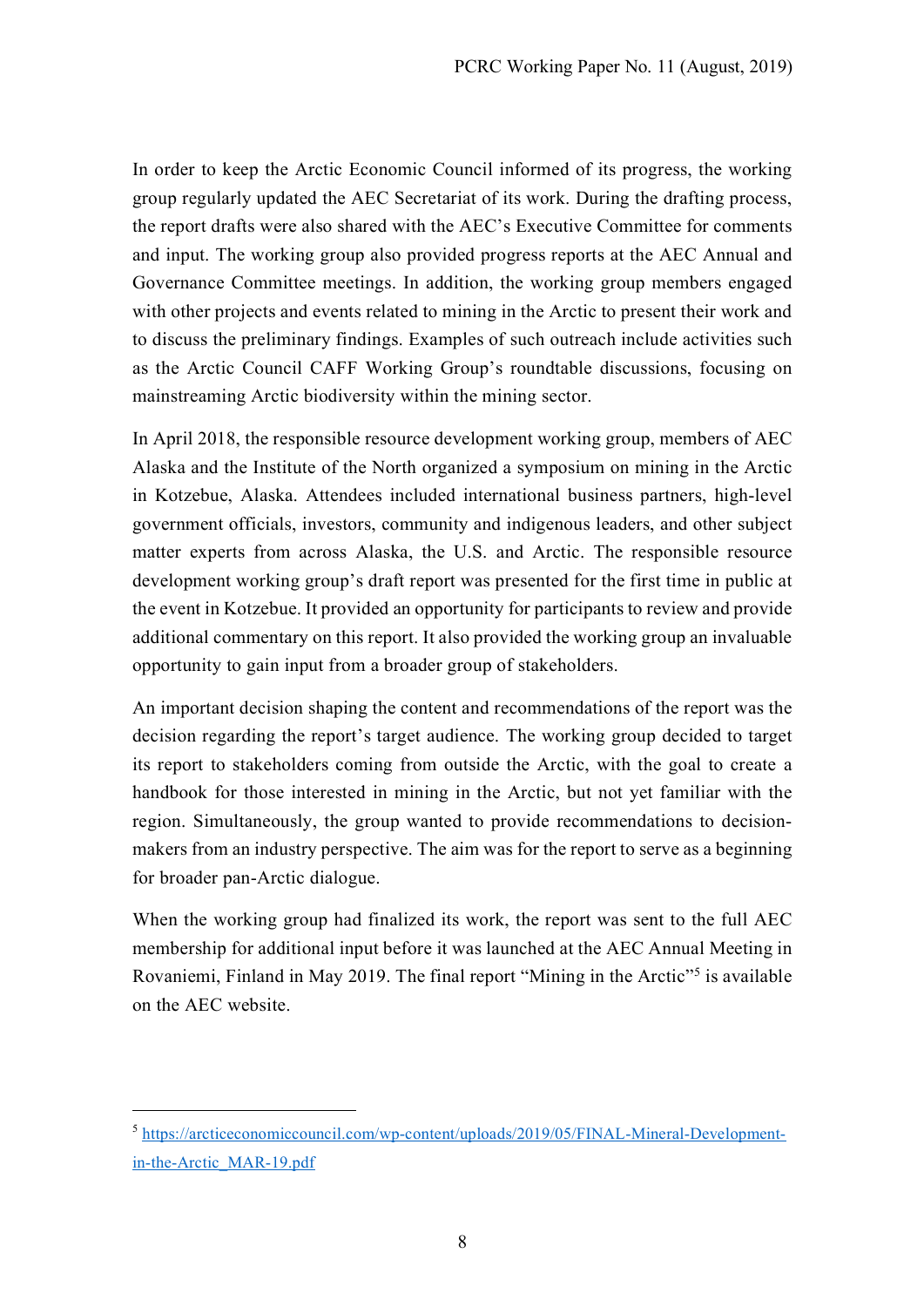#### **Mining Report: Key Findings and Recommendations**

Responsible resource development in the Arctic must be conducted with a comprehensive plan to create sustainable economic benefits, consistent with the aspirations of the people of the region. Successful projects in the Arctic recognize the partnership with indigenous peoples and the role of indigenous knowledge, if chosen to be shared, in the project design. The corporate sector must also work "beyond regulatory compliance" to build trust and create healthy relationships and to earn their "social license to operate".

With large distances between population centers in the Arctic, resource development projects are often located some distance from communities. To address workforce and capacity-building efforts, there is a need for collaboration between the project developer and governments (national and regional) as well as the local communities including indigenous communities.

The lack of developed infrastructure in the Arctic results in increased costs and has blocked the development of many known ore deposits. In most cases, mining operations in the Arctic must construct their own infrastructure and provide their own power generating infrastructure. Future responsible resource development of the Arctic requires an intentional joint approach between governments, project developers and local communities in developing shared infrastructure that can benefit local residents, entice future economic development in a sustainable manner, and meet the need to protect the Arctic environment. This can be achieved through financial partnerships between governments, resource developers, and indigenous organizations where costs can be shared across multiple end-users through the use of public-private partnerships and tax incentives.

Improving regulatory certainty, while reducing permitting delays, with strong government support enables Arctic projects to minimize unnecessary delay and expense. The AEC calls for fairness, timeliness and predictability in regulations. Further, the AEC calls for a harmonized approach between different levels of government with the ultimate goal of "One Project, One Review" with clearly defined timelines. In a global arena, where the costs are lower, a predictable and streamlined approach to permitting can provide the Arctic a comparative advantage.

The availability of accurate, well-documented information on the existing environmental and socio-economic conditions in the potentially impacted region is a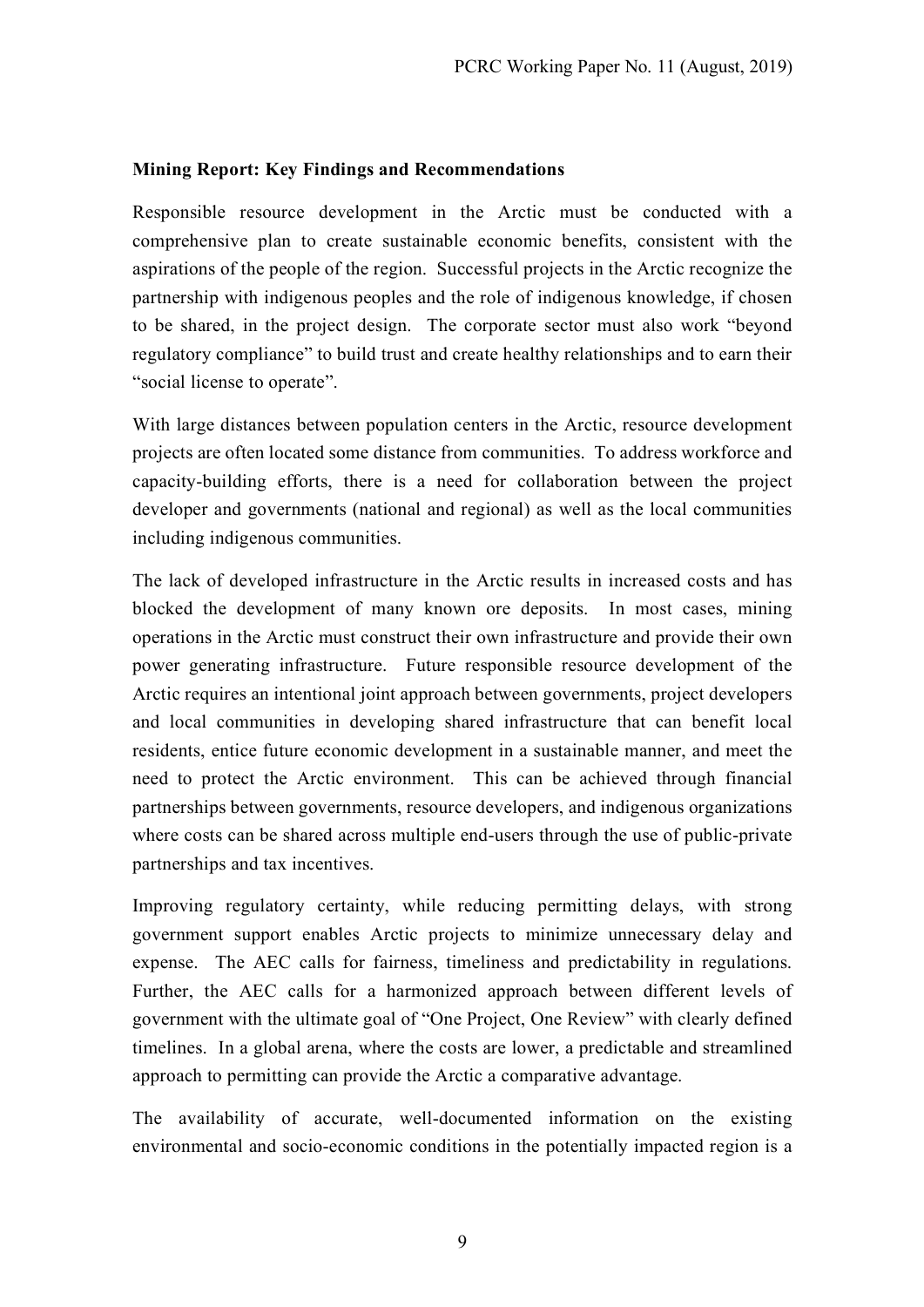precondition for an effective assessment of a proposed resource project. If jurisdictions want to encourage investment, having objective (usually government-funded) data could greatly aid project permitting.

There are often unrealistic expectations about the amount of potential wealth that will be generated by a mining project. It is imperative that industry and the government educate local communities about the timelines and high capital costs of mining versus other industries.

# **Significance of the Report**

The report "Mining in the Arctic" is one of the first of its kind, offering a balanced view for the development of the mining industry in the region. The report is a consolidation of insights from a wide spectrum of Arctic stakeholders. It includes feedback from companies that have developed Arctic mining projects and what made them successful, as well as from other stakeholders representing Indigenous groups, potential Arctic investors and government entities. While many of the recommendations provided in the report might be known to industry stakeholders across the globe, this is the first-time industry and indigenous corporations make a joint effort in highlighting the pillars of successful mining operations in the Arctic.

The working group's aim and hope is that the thoughts and recommendations offered in the report can provide insights and an exchange of ideas around mineral development projects in the Arctic.

As the primary focus area of the report is in the North American Arctic, the responsible resource development working group hopes that this serves as a starting point for a broader pan-Arctic discussion on mining.

#### **Conclusion**

As a business organization, the AEC is committed to facilitating Arctic business-tobusiness activities and responsible economic development. Being a network of Arctic businesses, the AEC convenes industry experts from across the Arctic and globally. Arctic and global businesses, indigenous corporations and organizations have an opportunity to join the AEC by applying a membership.